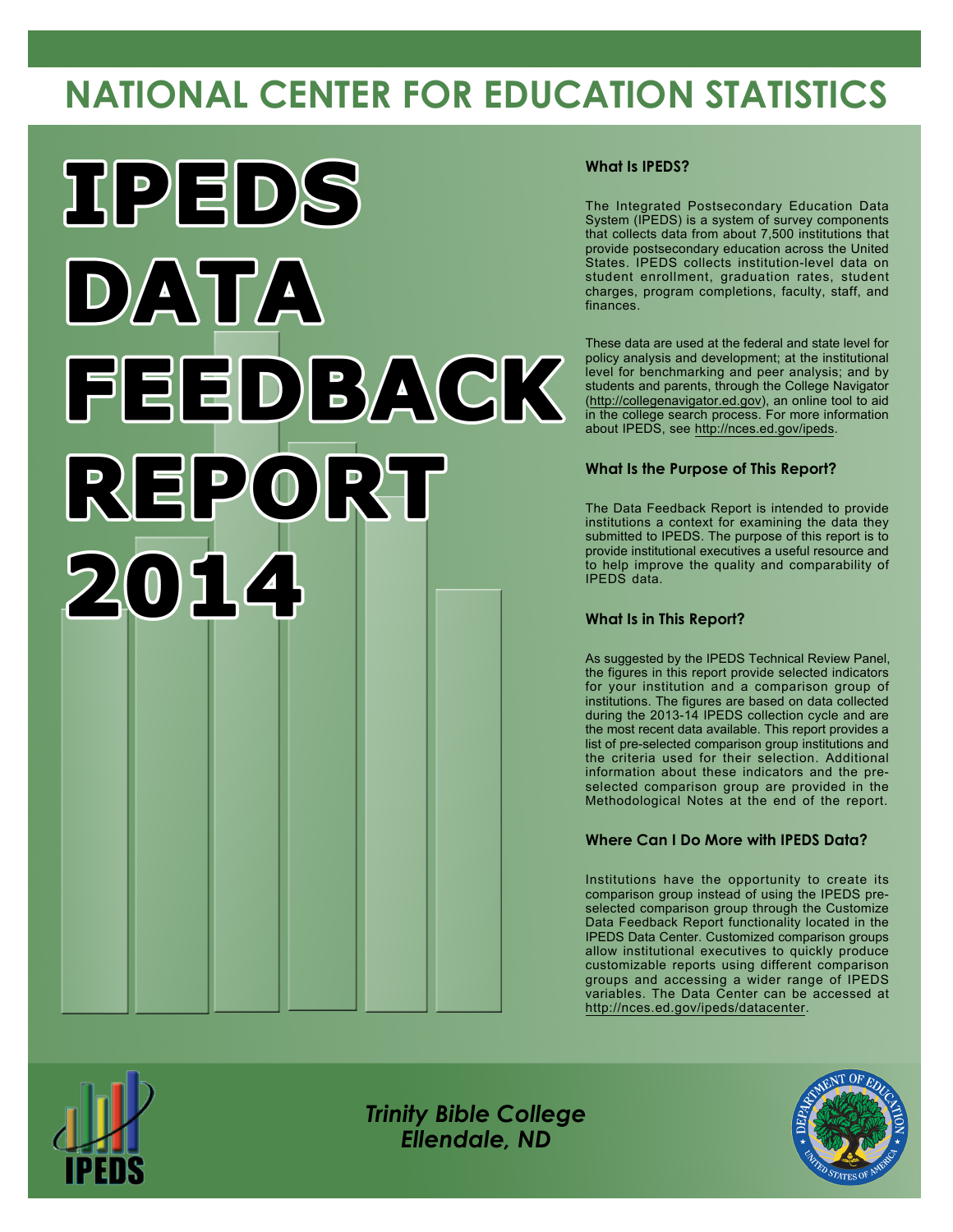# **COMPARISON GROUP**

Comparison group data are included to provide a context for interpreting your institution's statistics. If your institution did not define a Custom Comparison Group for this report by July 15, NCES selected a comparison group for you. (In this case, the characteristics used to define the comparison group appears below.) The Customize Data Feedback Report functionality on the IPEDS Data Center [\(http://nces.ed.gov/ipeds/datacenter/\)](http://nces.ed.gov/ipeds/datacenter/) can be used to reproduce the figures in this report using different peer groups.

The custom comparison group chosen by Trinity Bible College includes the following 29 institutions:

- Baker University (Baldwin City, KS)
- Central Bible College (Springfield, MO)
- Central Christian College of the Bible (Moberly, MO)
- Christian Life College (Mount Prospect, IL)
- Crossroads College (Rochester, MN)
- Divine Word College (Epworth, IA)
- Emmaus Bible College (Dubuque, IA)
- Evangel University (Springfield, MO)
- Faith Baptist Bible College and Theological Seminary (Ankeny, IA)
- Grace Bible College (Wyoming, MI)
- Great Lakes Christian College (Lansing, MI)
- Kuyper College (Grand Rapids, MI)
- Manhattan Christian College (Manhattan, KS)
- Maranatha Baptist University (Watertown, WI)
- Messenger College (Euless, TX)
- Monmouth College (Monmouth, IL)
- Nebraska Christian College (Papillion, NE)
- North Central University (Minneapolis, MN)
- Oak Hills Christian College (Bemidji, MN)
- Ohio Christian University (Circleville, OH)
- Ozark Christian College (Joplin, MO)
- Rocky Mountain College (Billings, MT)
- Saint Louis Christian College (Florissant, MO)
- Southwestern Assemblies of God University (Waxahachie, TX)
- Spertus College (Chicago, IL)
- University of Jamestown (Jamestown, ND)
- University of Mary (Bismarck, ND)
- University of Valley Forge (Phoenixville, PA)
- Vanguard University of Southern California (Costa Mesa, CA)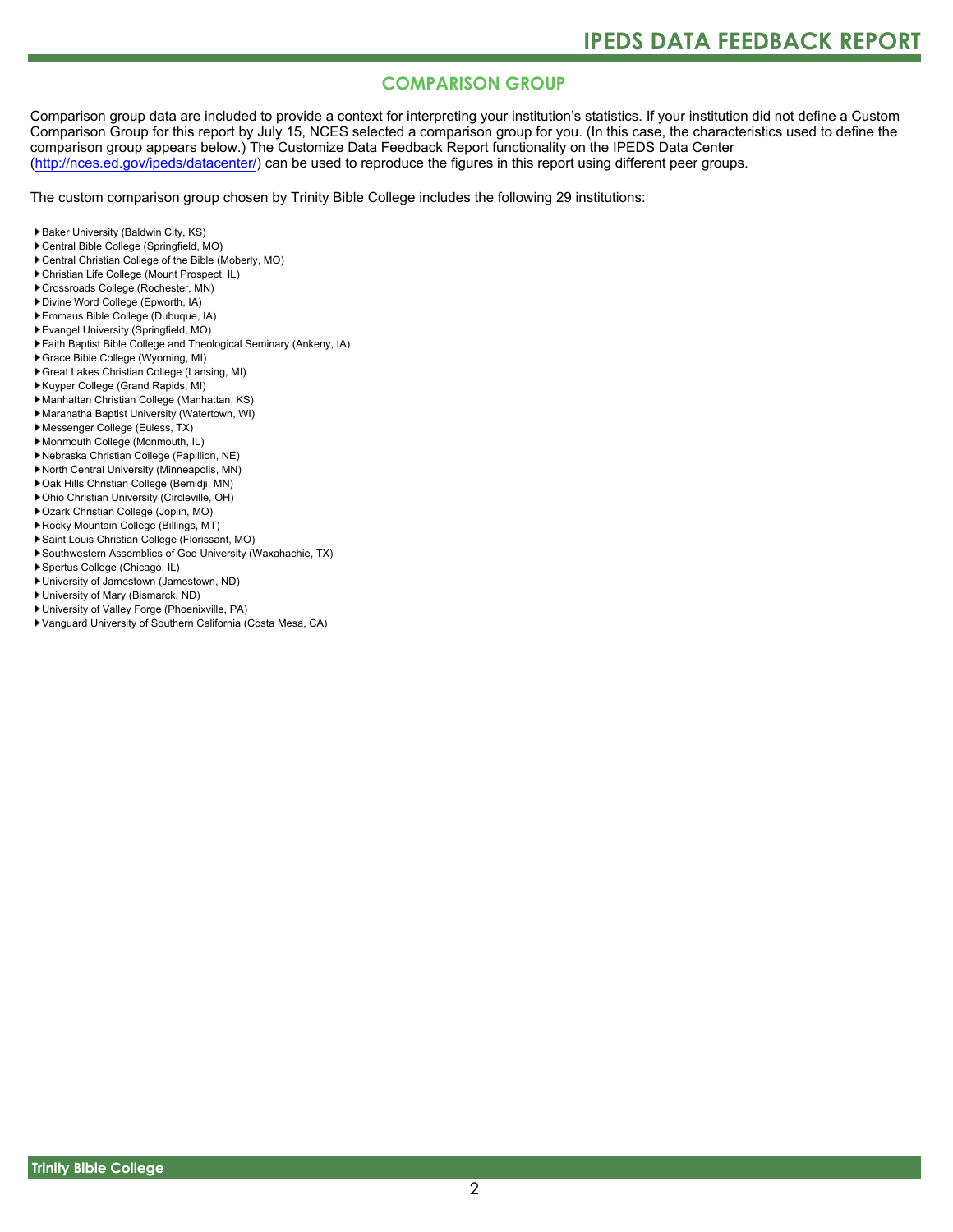



NOTE: For more information about disaggregation of data by race and ethnicity, see the Methodological Notes. Median values for the comparison group will not add to 100%. See "Use of Median Values for Comparison Group" for how median values are determined. N is the number of institutions in the comparison group.

SOURCE: U.S. Department of Education, National Center for Education Statistics, Integrated Postsecondary Education Data System (IPEDS): Spring 2014, Fall Enrollment component.

#### **Figure 2. Unduplicated 12-month headcount of all students and of undergraduate students (2012-13), total FTE enrollment (2012-13), and full- and part-time fall enrollment (Fall 2013)**



NOTE: For details on calculating full-time equivalent (FTE) enrollment, see Calculating FTE in the Methodological Notes. Total headcount, FTE, and full- and part-time fall enrollment include both undergraduate and postbaccalaureate students, when applicable. N is the number of institutions in the comparison group.

SOURCE: U.S. Department of Education, National Center for Education Statistics, Integrated Postsecondary Education Data System (IPEDS): Fall 2013, 12-month Enrollment component and Spring 2014, Fall Enrollment component.

#### **Figure 3. Number of degrees awarded, by level: 2012-13**



NOTE: For additional information about postbaccalaureate degree levels, see the Methodology Notes. N is the number of institutions in the comparison group. SOURCE: U.S. Department of Education, National Center for Education Statistics, Integrated Postsecondary Education Data System (IPEDS): Fall 2013, Completions component.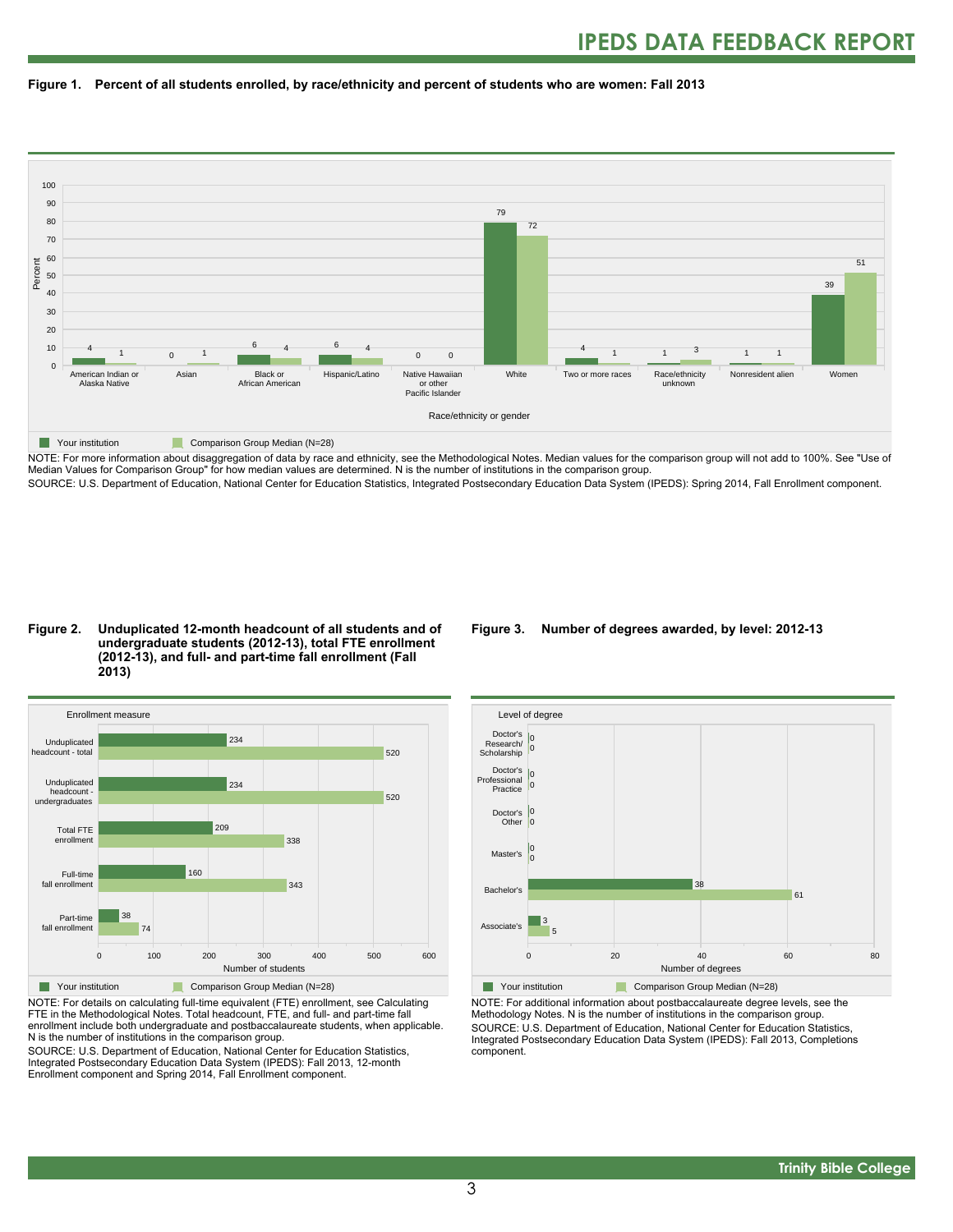# **IPEDS DATA FEEDBACK REPORT**

**Figure 4. Academic year tuition and required fees for full-time, first-time degree/certificate-seeking undergraduates: 2010-11 to 2013-14**



NOTE: The tuition and required fees shown here are the lowest reported from the categories of in-district, in-state, and out-of-state. N is the number of institutions in the comparison group.

SOURCE: U.S. Department of Education, National Center for Education Statistics, Integrated Postsecondary Education Data System (IPEDS): Fall 2013, Institutional Characteristics component.





NOTE: Average net price is for full-time, first-time degree/certificate-seeking undergraduate students and is generated by subtracting the average amount of federal, state/local government, and institutional grant and scholarship aid from the total cost of attendance. Total cost of attendance is the sum of published tuition and required fees, books and supplies, and the average room and board and other expenses. For details, see the Methodological Notes. N is the number of institutions in the comparison group. SOURCE: U.S. Department of Education, National Center for Education Statistics, Integrated Postsecondary Education Data System (IPEDS): Fall 2013, Institutional Characteristics component; Winter 2013-14, Student Financial Aid component.

**Figure 6. Percent of full-time, first-time degree/certificate-seeking undergraduate students who received grant or scholarship aid from the federal government, state/local government, or the institution, or loans, by type of aid: 2012-13**



NOTE: Any grant aid above includes grant or scholarship aid from the federal government, state/local government, or the institution. Federal grants includes Pell grants and other federal grants. Any loans includes federal loans and other loans to students. For details on how students are counted for financial aid reporting, see Cohort Determination in the Methodological Notes. N is the number of institutions in the comparison group. SOURCE: U.S. Department of Education, National Center for Education Statistics, Integrated Postsecondary Education Data System (IPEDS): Winter 2013-14, Student Financial Aid component.

#### **Figure 7. Average amounts of grant or scholarship aid from the federal government, state/local government, or the institution, or loans received, by full-time, first-time degree/certificate-seeking undergraduate students, by type of aid: 2012-13**



NOTE: Any grant aid above includes grant or scholarship aid from the federal government, state/local government, or the institution. Federal grants includes Pell grants and other federal grants. Any loans includes federal loans and other loans to students. Average amounts of aid were calculated by dividing the total aid awarded by the total number of recipients in each institution. N is the number of institutions in the comparison group. SOURCE: U.S. Department of Education, National Center for Education Statistics, Integrated Postsecondary Education Data System (IPEDS): Winter 2013-14, Student Financial Aid component.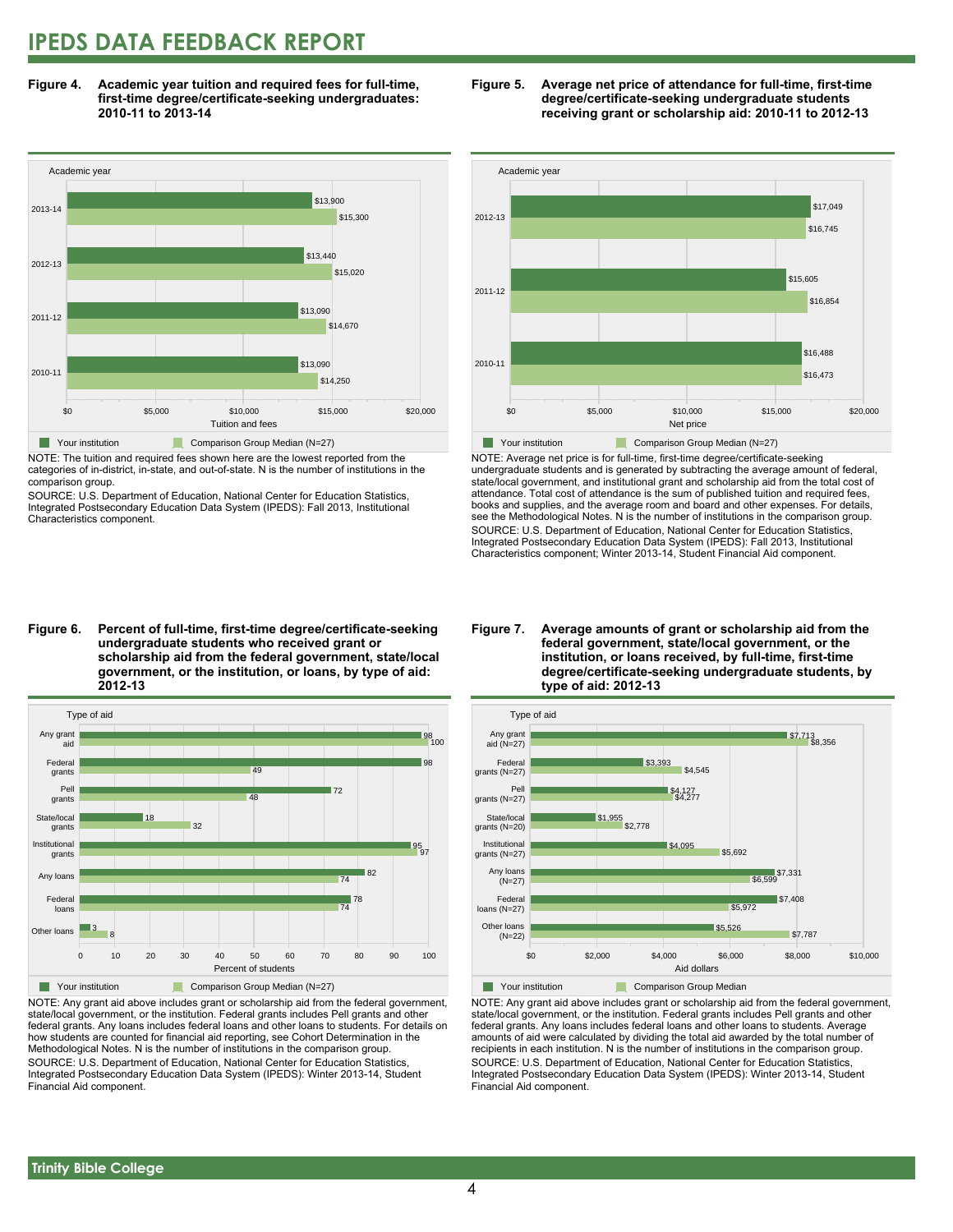# **IPEDS DATA FEEDBACK REPORT**

**Figure 8. Percent of all undergraduates receiving aid by type of aid: 2012-13**

**Figure 9. Average amount of aid received by all undergraduates, by type of aid: 2012-13**



NOTE: Any grant aid above includes grant or scholarship aid from the federal government, state/local government, the institution, or other sources. Federal loans includes only federal loans to students. N is the number of institutions in the comparison group. SOURCE: U.S. Department of Education, National Center for Education Statistics, Integrated Postsecondary Education Data System (IPEDS): Winter 2013-14, Student Financial Aid component.



NOTE: Any grant aid above includes grant or scholarship aid from the federal government, state/local government, the institution, or other sources. Federal loans includes federal loans to students. Average amounts of aid were calculated by dividing the total aid awarded by the total number of recipients in each institution. N is the number of institutions in the comparison group.

SOURCE: U.S. Department of Education, National Center for Education Statistics, Integrated Postsecondary Education Data System (IPEDS): Winter 2013-14, Student Financial Aid component.

#### **Figure 10. Graduation rate and transfer-out rate (2007 cohort); graduation rate cohort as a percent of total entering students and retention rates of first-time students (Fall 2013)**



NOTE: Graduation rate cohort includes all full-time, first-time degree/certificate-seeking undergraduate students. Entering class includes all students coming to the institution for the first time. Only institutions with a mission to prepare students to transfer are required to report transfers out. Graduation and transfer-out rates are the Student Right-to-Know rates. Retention rates are measured from the fall of first enrollment to the following fall. 4 yr institutions report retention rates for students seeking a bachelor's degree. Median values for the comparison group will not add to 100%. N is the number of institutions in the comparison group.

SOURCE: U.S. Department of Education, National Center for Education Statistics, Integrated Postsecondary Education Data System (IPEDS): Winter 2013-14, Graduation Rates component and Spring 2014, Fall Enrollment component.

#### **Figure 11. Bachelor's degree graduation rates of full-time, first-time degree/certificate-seeking undergraduates within 4 years, 6 years, and 8 years: 2005 cohort**



NOTE: The 6-year graduation rate is the Student Right-to-Know (SRK) rate; the 4- and 8 year rates are calculated using the same methodology. For details, see the Methodological Notes. N is the number of institutions in the comparison group. SOURCE: U.S. Department of Education, National Center for Education Statistics, Integrated Postsecondary Education Data System (IPEDS): Winter 2013-14, 200% Graduation Rates component.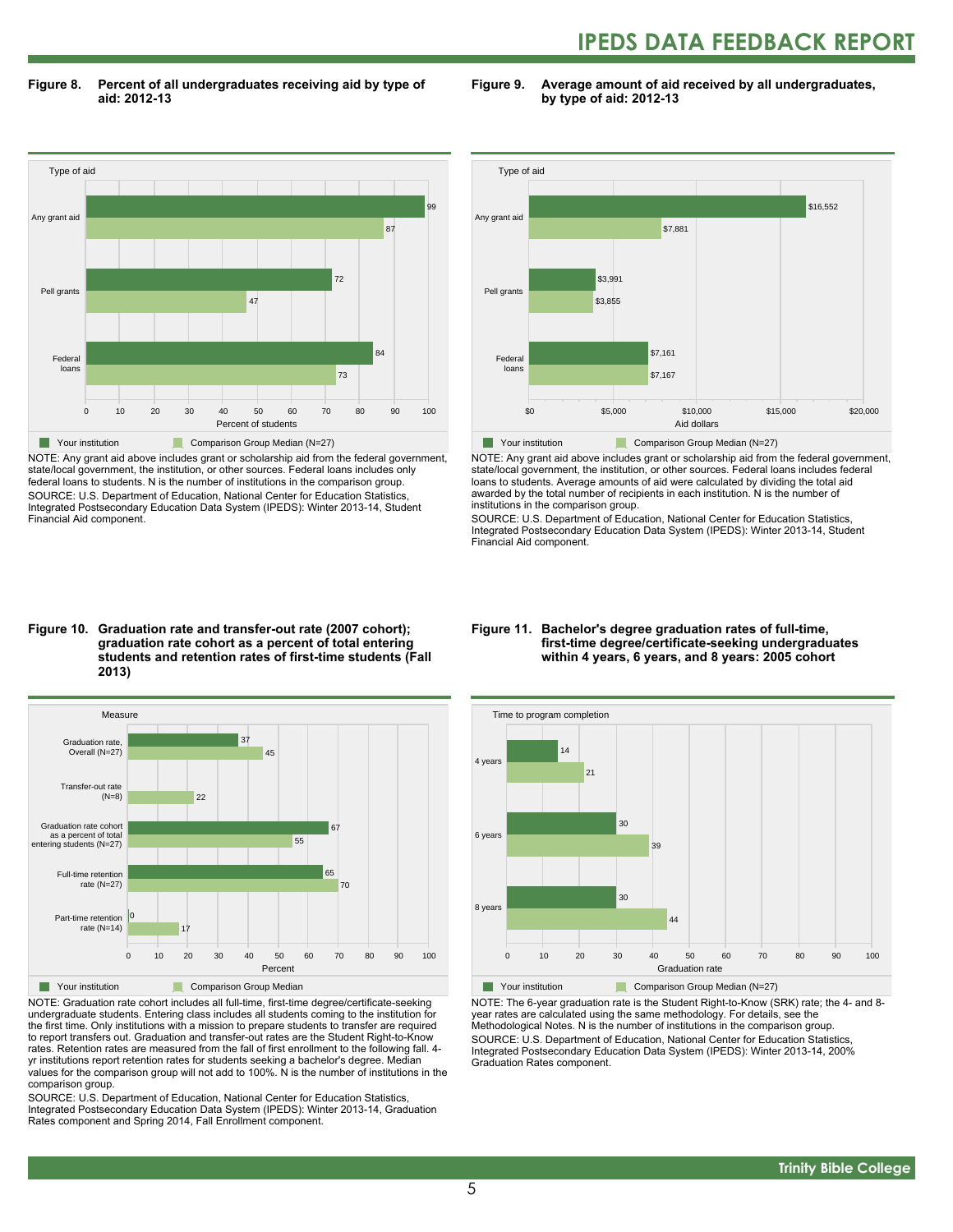# **IPEDS DATA FEEDBACK REPORT**

**Figure 12. Full-time equivalent staff, by occupational category: Fall 2013**



NOTE: Graduate assistants are not included. For calculation details, see the Methodological Notes. N is the number of institutions in the comparison group. SOURCE: U.S. Department of Education, National Center for Education Statistics, Integrated Postsecondary Education Data System (IPEDS): Spring 2014, Human Resources component.





NOTE: Average salaries of full-time instructional non-medical staff equated to 9-month contracts was calculated by multiplying the average monthly salary by 9. The average monthly salary was calculated by dividing the total salary outlays by the total number of months covered by staff on 9, 10, 11 and 12-month contracts. Medians are not reported for comparison groups with less than three values.

SOURCE: U.S. Department of Education, National Center for Education Statistics, Integrated Postsecondary Education Data System (IPEDS): Spring 2014, Human Resources component.

#### **Figure 14. Percent distribution of core revenues, by source: Fiscal year 2013**



NOTE: The comparison group median is based on those members of the comparison group that report finance data using the same accounting standards as the comparison institution. For a detailed definition of core revenues, see the Methodological Notes. N is the number of institutions in the comparison group.

SOURCE: U.S. Department of Education, National Center for Education Statistics, Integrated Postsecondary Education Data System (IPEDS): Spring 2014, Finance component.

#### **Figure 15. Core expenses per FTE enrollment, by function: Fiscal year 2013**



NOTE: Expenses per full-time equivalent (FTE) enrollment, particularly instruction, may be inflated because finance data includes all core expenses while FTE reflects credit activity only. For details on calculating FTE enrollment and a detailed definition of core expenses, see the Methodological Notes. N is the number of institutions in the comparison group. SOURCE: U.S. Department of Education, National Center for Education Statistics, Integrated Postsecondary Education Data System (IPEDS): Fall 2013, 12-month Enrollment component and Spring 2014, Finance component.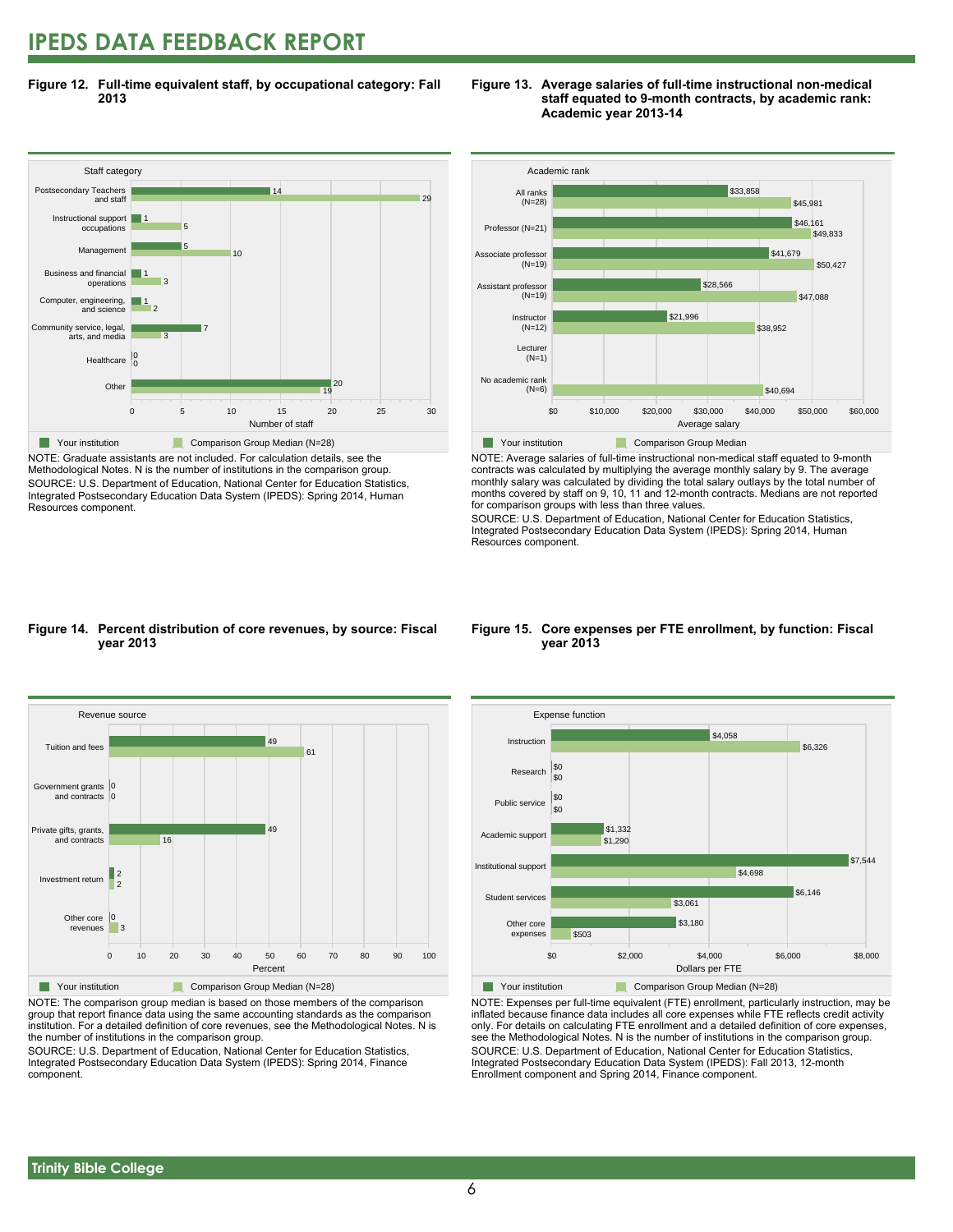# **METHODOLOGICAL NOTES**

#### **Overview**

This report is based on data supplied by institutions to IPEDS during the 2013-14 data collection year. Response rates exceeded 99% for most surveys. Detailed response tables are included in IPEDS First Look reports, which can be found at [http://nces.ed.gov/pubsearch/getpubcats.asp?sid=010.](http://nces.ed.gov/pubsearch/getpubcats.asp?sid=010)

#### **Use of Median Values for Comparison Group**

The value for the comparison institution is compared to the median value for the comparison group for each statistic included in the figure. If more than one statistic is presented in a figure, the median values are determined separately for each indicator or statistic. Medians are not reported for comparison groups with fewer than three values. Where percentage distributions are presented, median values may not add to 100%. The IPEDS Data Center provides access to all of the data used to create the figures included in this report.

#### **Missing Statistics**

If a statistic is not reported for your institution, the omission indicates that the statistic is not relevant to your institution and the data were not collected. Not all notes may be applicable to your report.

#### **Use of Imputed Data**

All IPEDS data are subject to imputation for total (institutional) and partial (item) nonresponse. If necessary, imputed values were used to prepare your report.

#### **Data Confidentiality**

IPEDS data are not collected under a pledge of confidentiality.

#### **Disaggregation of Data by Race/Ethnicity**

When applicable, some statistics are disaggregated by race/ethnicity. Data disaggregated by race/ethnicity have been reported using the 1997 Office of Management and Budget categories. Detailed information about the race/ethnicity categories can be found at <http://nces.ed.gov/ipeds/reic/resource.asp>.

#### **Cohort Determination for Reporting Student Financial Aid and Graduation Rates**

Student cohorts for reporting Student Financial Aid and Graduation Rates data are based on the reporting type of the institution. For institutions that report based on an academic year (those operating on standard academic terms), student counts and cohorts are based on fall term data. Student counts and cohorts for program reporters (those that do not operate on standard academic terms) are based on unduplicated counts of students enrolled during a full 12-month period.

#### **Description of Statistics Used in the Figures**

#### *Admissions and Test Score Data*

Admissions and test score data are presented only for institutions that do not have an open admission policy, and apply to first-time, degree/certificate-seeking undergraduate students only. Applicants include only those students who fulfilled all requirements for consideration for admission and who were notified of one of the following actions: admission, non-admission, placement on a wait list, or application withdrawn (by applicant or institution). Admitted applicants (admissions) include wait-listed students who were subsequently offered admission. Early decision, early action, and students who began studies during the summer prior to the fall reporting period are included. Institutions report test scores only if they are required for admission.

#### *Average Institutional Net Price*

Average net price is calculated for full-time, first-time degree/certificateseeking undergraduates who were awarded grant or scholarship aid from the federal government, state/local government, or the institution anytime during the full aid year. For public institutions, this includes only students who paid the in-state or in-district tuition rate. Other sources of grant aid are excluded. Average net price is generated by subtracting the average amount of federal, state/local government, and institutional grant and scholarship aid from the total cost of attendance. Total cost of attendance is the sum of published tuition and required fees, books and supplies, and the average room and board and other expenses.

For the purpose of the IPEDS reporting, aid received refers to financial aid that was awarded to, and accepted by, a student. This amount may differ from the aid amount that is disbursed to a student.

#### *Core Revenues*

Core revenues for public institutions reporting under GASB standards include tuition and fees; state and local appropriations; government grants and contracts; private gifts, grants, and contracts; sales and services of educational activities; investment income; other operating and nonoperating sources; and other revenues and additions (federal and capital appropriations and grants and additions to permanent endowments). Core revenues for private, not-for-profit institutions (and a small number of public institutions) reporting under FASB standards include tuition and fees; government appropriations (federal, state, and local); government grants and contracts; private gifts, grants, and contracts (including contributions from affiliated entities); investment return; sales and services of educational activities; and other sources. Core revenues for private, forprofit institutions reporting under FASB standards include tuition and fees; government appropriations, grants, and contracts (federal, state, and local); private grants and contracts; investment income; sales and services of educational activities; and other sources. At degree-granting institutions, core revenues exclude revenues from auxiliary enterprises (e.g., bookstores, dormitories), hospitals, and independent operations. Nondegree-granting institutions do no report revenue from auxiliary enterprises in a separate category. These amounts may be included in the core revenues from other sources.

#### *Core Expenses*

Core expenses include expenses for instruction, research, public service, academic support, institutional support, student services, scholarships and fellowships (net of discounts and allowances), and other expenses. Expenses for operation and maintenance of plant, depreciation, and interest are allocated to each of the other functions. Core expenses at degree-granting institutions exclude expenses for auxiliary enterprises (e.g., bookstores, dormitories), hospitals, and independent operations. Nondegree-granting institutions do not report expenses for auxiliary enterprises in a separate category. These amounts may be included in the core expenses as other expenses.